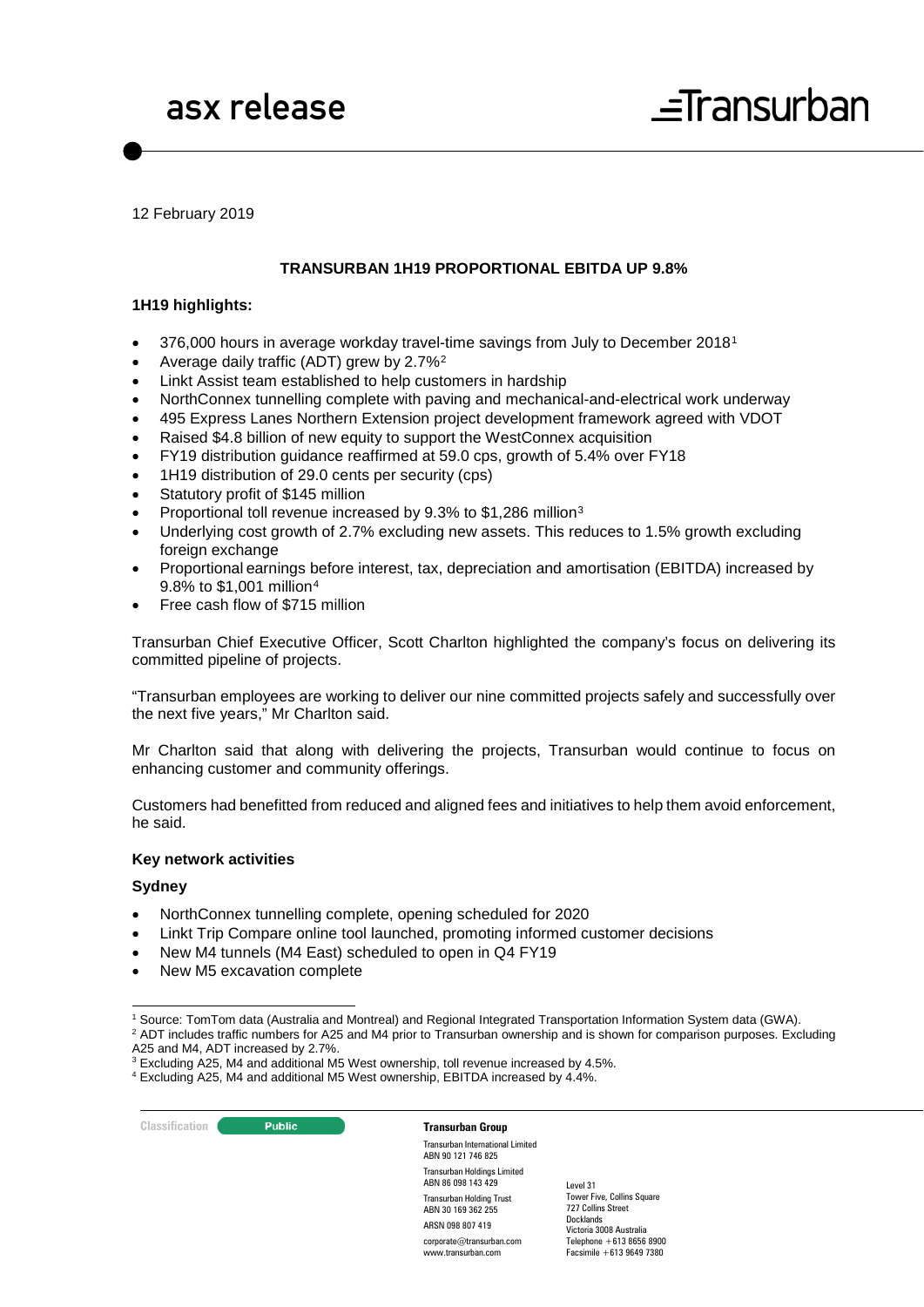- WestConnex acquisition and financial close achieved with integration progressing as forecast
- Proportional toll revenue increased by 7.7% to \$513 million[5](#page-1-0)
- ADT increased by 2.1% to 821,000 trips, growth seen across all assets<sup>[6](#page-1-1)</sup>
- EBITDA grew by 8.2%[7](#page-1-2)
- Average workday traffic increased by 1.9% and average weekend/public holiday traffic increased by 2.3%
- Car traffic increased by 2.3% and large vehicle traffic was flat, impacted by completion of tunnelling of New M4 tunnels, New M5 and NorthConnex

"In Sydney, we achieved financial close on WestConnex and the integration program is progressing on track. WestConnex, once construction is completed, will be a critical component to the broader Sydney road network and will make a significant contribution to easing congestion and improving travel times", Mr Charlton said.

"At NorthConnex, all tunnelling works are now complete with paving and mechanical-and-electrical works underway."

#### **Melbourne**

- Customers are continuing to experience improved travel-times post the completion of State works on the CityLink-Tulla Widening project
- Incident-response services expanded to the West Gate Bridge with Transurban now responsible for 40km of Melbourne's road network
- Proportional toll revenue increased by 5.6% to \$409 million inclusive of impact from fee reductions to customers
- ADT increased by 4.6% to 858,000 transactions
- EBITDA increased by 5.4%
- Average workday traffic increased by 3.9% and average weekend/public holiday traffic increased by 6.1%
- Car traffic increased by 4.0% and large vehicle traffic increased 7.2%

"Significant progress has been made on the West Gate Tunnel Project with over 3.4 million working hours now complete and delivery of the first tunnel boring machine to site. The project will generate more than 6,000 jobs through the course of construction," Mr Charlton said.

"We are also continuing to see travel-time improvements in both directions on CityLink post completion of the CTW State works. Drivers are now experiencing travel-time savings of between 30 and 50 per cent for trips between Bulla Road and the Bolte Bridge during peak periods."

#### **Brisbane**

- Logan Enhancement Project progressing with new ramps open at Logan and Wembley Road interchange, improving travel-time reliability and safety
- Inner City Bypass upgrade complete with travel-time savings, reduced congestion and improved incident-response times for customers

<span id="page-1-1"></span><span id="page-1-0"></span>5 Excluding M4 and additional M5 West ownership, toll revenue increased by 3.0%.

**Classification C Transurban Group** 

Transurban International Limited ABN 90 121 746 825 Transurban Holdings Limited ABN 86 098 143 429 Transurban Holding Trust ABN 30 169 362 255 ARSN 098 807 419 corporate@transurban.com www.transurban.com

<span id="page-1-2"></span><sup>6</sup> Excluding M4, ADT increased by 2.3%.

<sup>&</sup>lt;sup>7</sup> Excluding M4 and additional M5 West ownership, EBITDA increased by 3.5%.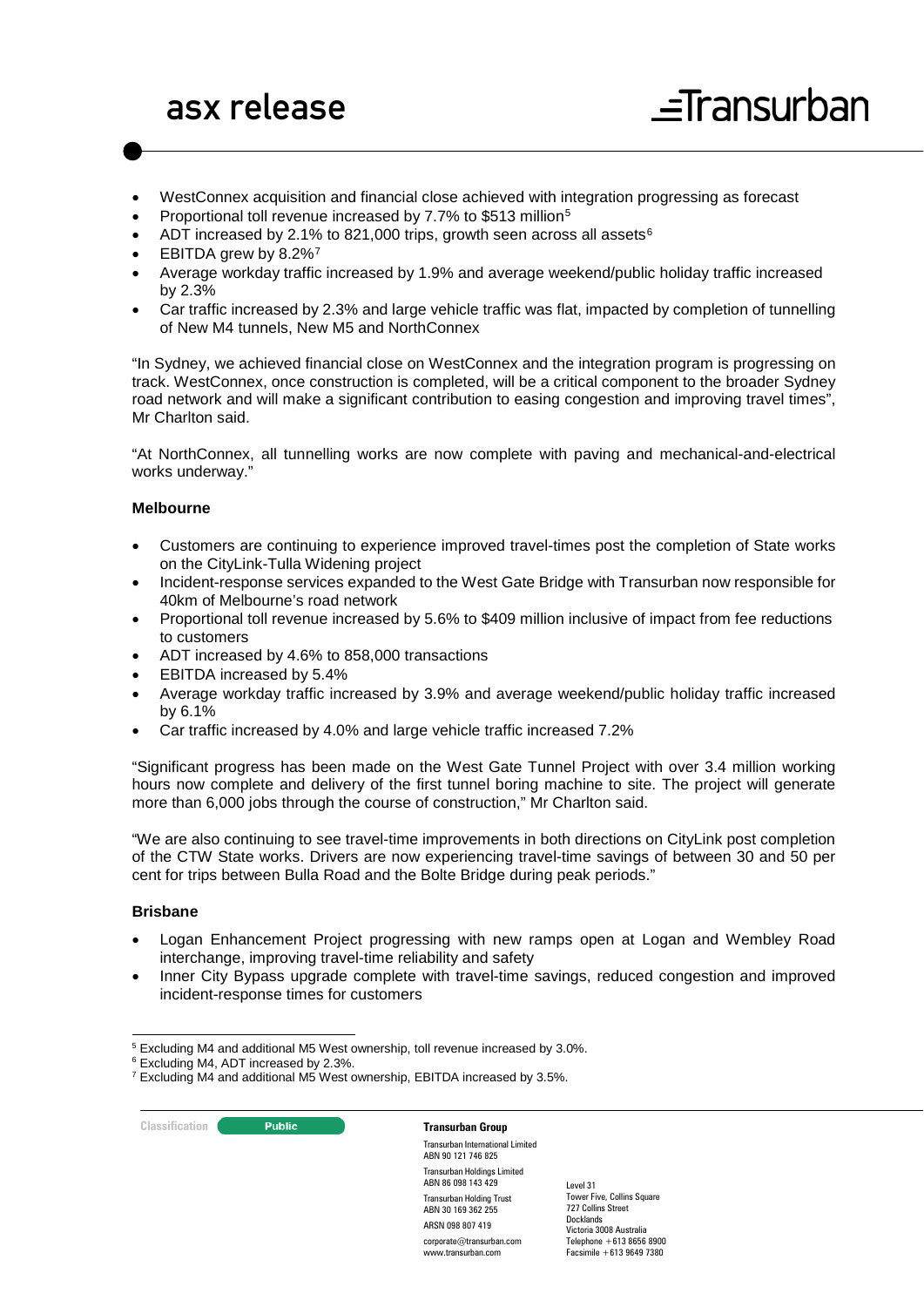- Incident-response motorcycle trial underway, providing quicker response times in periods of congestion
- All motorway lanes opened on Gateway Upgrade North from January 2019
- Proportional toll revenue increased by 1.7% to \$204 million inclusive of impact from fee reductions to customers
- ADT increased by 0.3% to 409,000 trips impacted by disruption from construction activities on Gateway Upgrade North and Logan Enhancement Project, excluding Gateway and Logan ADT increased by 4.1%
- EBITDA grew by 2.4%
- Average workday traffic increased by 0.4% and average weekend/public holiday traffic decreased by 1.4%
- Car traffic decreased by 0.7% and large vehicle traffic increased 3.7%

"In Brisbane, the completion of the Inner City Bypass Upgrade project is resulting in reduced traveltimes for customers and improved incident-response," Mr Charlton said.

"All motorway lanes are also now open on the Gateway Upgrade North project which is providing a safer more efficient journey for customers."

"Customers in Brisbane are seeing the benefits of the work Transurban has undertaken to improve fee arrangements and processes with a significant reduction in fees charged for the half."

#### **North America**

- 395 Express Lanes project over 50% complete with opening expected in FY20
- Agreement reached to advance new 95 Express Lanes ramp at Opitz Boulevard to provide improved access to one of the region's largest retail hubs
- A25 integration substantially complete with new organisational structure in place
- Financial close expected on Fredericksburg Extension in 2H19
- Proportional toll revenue grew 42.9% to \$160 million<sup>[8](#page-2-0)</sup>
- ADT increased by 1.4% to 147,000 trips<sup>[9](#page-2-1)</sup>
- EBITDA increased by 53.1%<sup>[10](#page-2-2)</sup>
- Rolling 12-month peak direction traffic of 3,043 vehicles per hour on the A25[11](#page-2-3)
- Average workday toll revenue on the 95 Express Lanes increased by 10.8% to USD373,000. The average dynamic toll price for the quarter was USD8.81
- Average workday toll revenue on the 495 Express Lanes decreased by 0.4% to USD302,000. The average dynamic toll price for the quarter was USD5.52
- A25 ADT growth of 5.8% exceeding investment case

"In North America we are advancing extensions to the Greater Washington Area Express Lanes. The recently announced 495 Northern Extension project, combined with the 395 and Fredericksburg Extension projects, will result in a faster, more seamless trip for customers along our 105-kilometre network," Mr Charlton said.

<span id="page-2-2"></span><sup>10</sup> Excluding A25, EBITDA increased by 8.4%.

**Classification Constitution Transurban Group** 

Transurban International Limited ABN 90 121 746 825 Transurban Holdings Limited ABN 86 098 143 429 Transurban Holding Trust ABN 30 169 362 255 ARSN 098 807 419 corporate@transurban.com www.transurban.com

<span id="page-2-0"></span> <sup>8</sup> Excluding A25, toll revenue in AUD increased by 12.6%.

<span id="page-2-1"></span><sup>&</sup>lt;sup>9</sup> ADT includes traffic numbers for A25 prior to Transurban ownership and is shown for comparison purposes. Excluding A25 North America ADT decreased by 0.7%.

<span id="page-2-3"></span><sup>&</sup>lt;sup>11</sup> Peak direction on the A25 means southbound in the morning peak and northbound in the evening peak.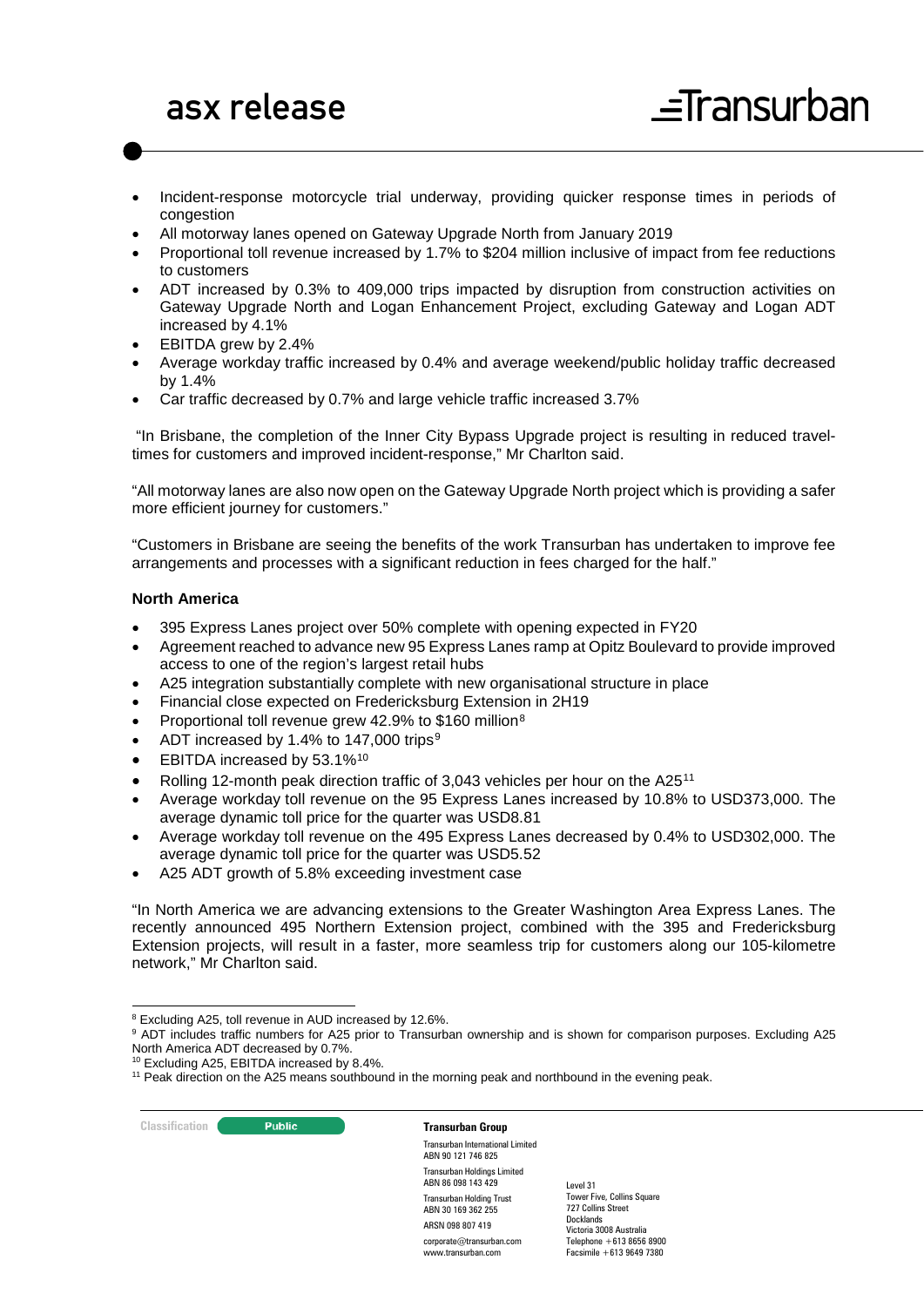#### **Distribution and DRP**

A distribution totalling 29.0 cps will be paid on 15 February 2019 for the six months ended 31 December 2018. This will consist of a 28.0 cps distribution from Transurban Holding Trust and controlled entities and a 1.0 cps fully franked dividend from Transurban Holdings Limited and controlled entities.

The Distribution Reinvestment Plan (DRP) will operate for this distribution payment. For further information on distributions and the DRP, visit the Investor Centre at [transurban.com.](http://www.transurban.com/)

#### **Outlook**

Transurban reaffirms its distribution guidance of 59.0 cps for FY19.

#### **Market briefing**

Transurban will provide a market briefing at 9.30am (AEDT) today, 12 February 2019. The market briefing will be webcast via the Transurban website at transurban.com.

**END**

 $USL \subset$ 

**Amanda Street** Company Secretary

**Investor enquiries** Lauren Balbata Investor Relations Manager +61 3 9612 6909

**Media enquiries** Josie Brophy Senior Advisor, Media & Communications +61 437 165 424

*Note: Further details are provided in the Appendices and the Investor Presentation attached to this release.*

#### **Classification C Transurban Group**

Transurban International Limited ABN 90 121 746 825 Transurban Holdings Limited ABN 86 098 143 429 Transurban Holding Trust ABN 30 169 362 255 ARSN 098 807 419 corporate@transurban.com

www.transurban.com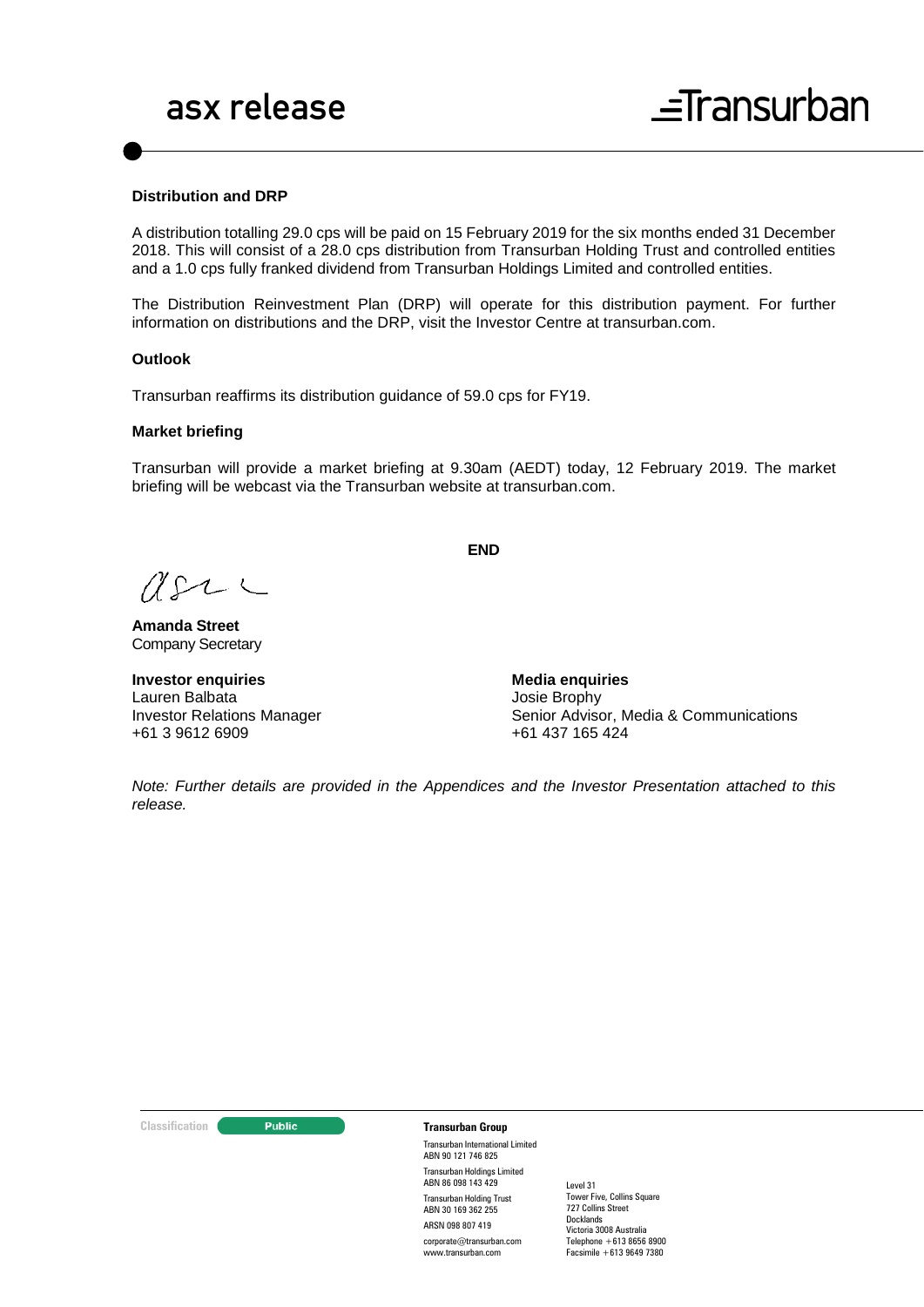#### **Appendix 1:**

Statutory results

|                                                                                                                       | 1H18  | 1H <sub>19</sub> |
|-----------------------------------------------------------------------------------------------------------------------|-------|------------------|
|                                                                                                                       | \$M   | \$M              |
| <b>Toll revenue</b>                                                                                                   | 1,131 | 1,298            |
| Construction revenue                                                                                                  | 462   | 777              |
| Other revenue                                                                                                         | 31    | 39               |
| <b>Total revenue</b>                                                                                                  | 1,624 | 2,114            |
| Employee benefits expenses                                                                                            | (92)  | (108)            |
| Road operating costs                                                                                                  | (163) | (184)            |
| Construction costs                                                                                                    | (462) | (777)            |
| Transaction and integration costs                                                                                     |       | (17)             |
| Corporate/other expenses                                                                                              | (57)  | (57)             |
| <b>Total costs</b>                                                                                                    | (774) | (1, 143)         |
| Earnings before depreciation and amortisation,<br>net finance costs, equity accounted investments<br>and income taxes | 850   | 971              |
| Depreciation and amortisation                                                                                         | (311) | (474)            |
| Net finance costs                                                                                                     | (362) | (394)            |
| Share of net profits of equity accounted investments                                                                  | 17    | (305)            |
| Gain on revaluation of equity accounted investment                                                                    |       | 228              |
| Profit before income tax                                                                                              | 194   | 26               |
| Income tax benefit                                                                                                    | 137   | 119              |
| <b>Profit from continuing operations</b>                                                                              | 331   | 145              |

#### **Movement in profit from continuing operations as a result of:**

- \$121 million increase in EBITDA
- \$163 million increase in depreciation and amortisation mainly attributable to the consolidation of M5 West from 18 September 2018 and completion of projects including CTW
- \$32 million increase in net finance costs primarily attributable to foreign exchange losses and higher drawn debt to fund the development pipeline
- \$322 million decrease in share of net profit of equity accounted investments due to \$291 million of stamp duty and integration costs on the WCX acquisition and the consolidation of M5 West from 18 September 2018 (M5 West profits prior to this date were recorded through this line item)
- \$228 million increase due to the gain recorded on the M5 West consolidation
- \$18 million lower income tax benefit mainly due to once-off impact of prior period changes in US tax legislation and US tax losses recognised in the prior period partially offset by a current period, tax benefit relating to the higher tax carrying value of Legacy Way

| Classification | <b>Public</b> | <b>Transurban Group</b>                                  |                                                         |
|----------------|---------------|----------------------------------------------------------|---------------------------------------------------------|
|                |               | Transurban International Limited<br>ABN 90 121 746 825   |                                                         |
|                |               | <b>Transurban Holdings Limited</b><br>ABN 86 098 143 429 | Level 31                                                |
|                |               | <b>Transurban Holding Trust</b><br>ABN 30 169 362 255    | <b>Tower Five, Collins Square</b><br>727 Collins Street |
|                |               | ARSN 098 807 419                                         | Victoria 3008 Australia                                 |
|                |               | corporate@transurban.com                                 | Telephone $+61386568900$                                |
|                |               | www.transurban.com                                       | Docklands<br>Facsimile $+61396497380$                   |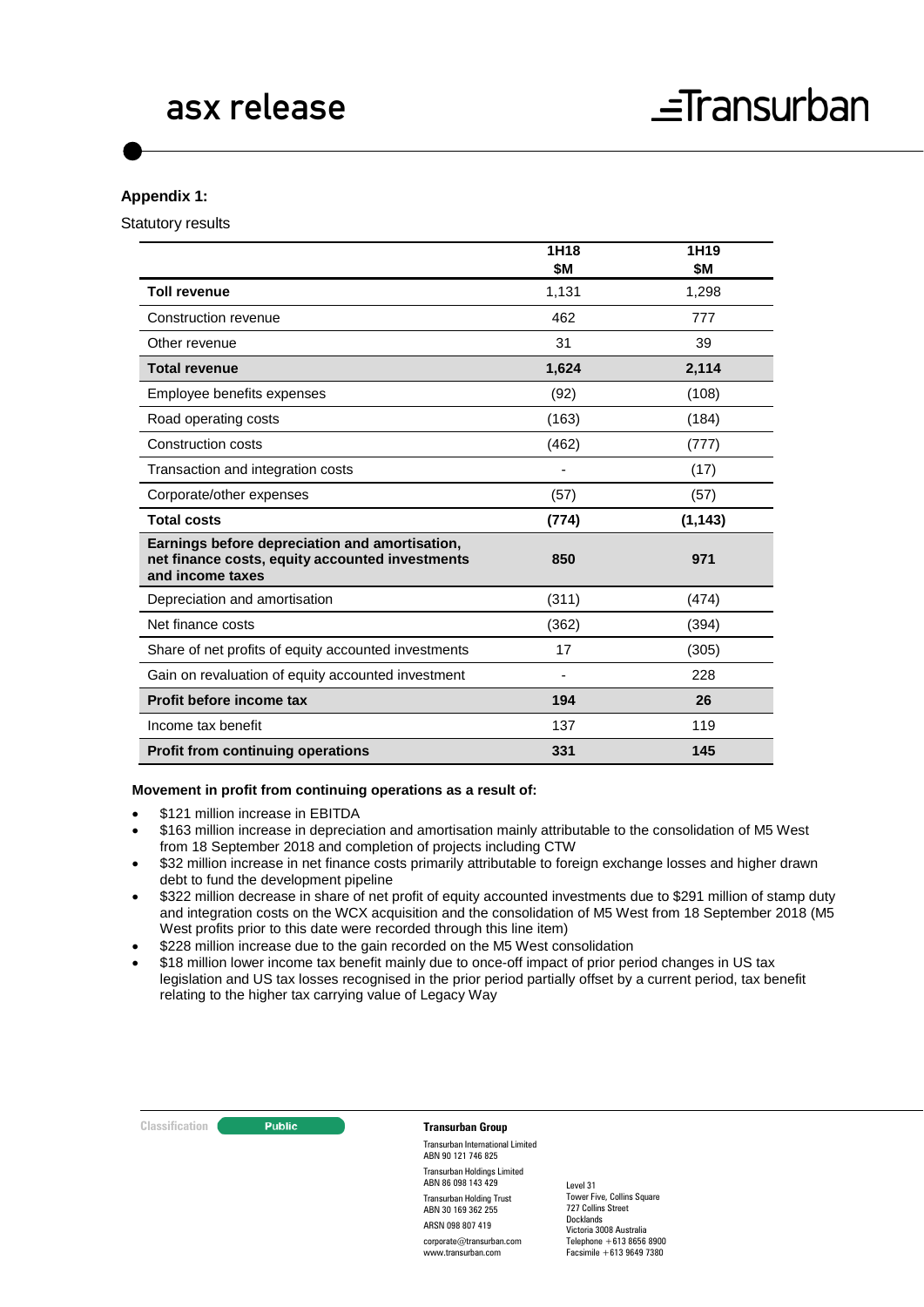### **Appendix 2:**

Proportional results

|                                                | 1H <sub>18</sub><br>\$M  | 1H <sub>19</sub><br>\$M | % change   |
|------------------------------------------------|--------------------------|-------------------------|------------|
| Toll revenue                                   | 1,176                    | 1,286                   | 9.3%       |
| Other revenue                                  | 28                       | 38                      | 38.1%      |
| <b>Total revenue</b>                           | 1,204                    | 1,324                   | 10.0%      |
| <b>Total costs</b>                             | (293)                    | (323)                   | 10.5%      |
| <b>EBITDA (excluding significant</b><br>items) | 911                      | 1,001                   | 9.8%       |
| Significant items <sup>12</sup>                | $\overline{\phantom{0}}$ | (308)                   | -          |
| <b>EBITDA</b>                                  | 911                      | 693                     | $(24.0\%)$ |

<span id="page-5-0"></span> 12 1H19 significant items includes A25 acquisition and integration costs (\$6m), M5 West investment related costs (\$8m) and WCX acquisition related costs (\$294m). There were no significant items in 1H18.

**Classification Construction Transurban Group** Transurban International Limited ABN 90 121 746 825 Transurban Holdings Limited ABN 86 098 143 429 Transurban Holding Trust ABN 30 169 362 255 ARSN 098 807 419 corporate@transurban.com www.transurban.com Level 31 Tower Five, Collins Square 727 Collins Street Docklands Victoria 3008 Australia Telephone +613 8656 8900 Facsimile +613 9649 7380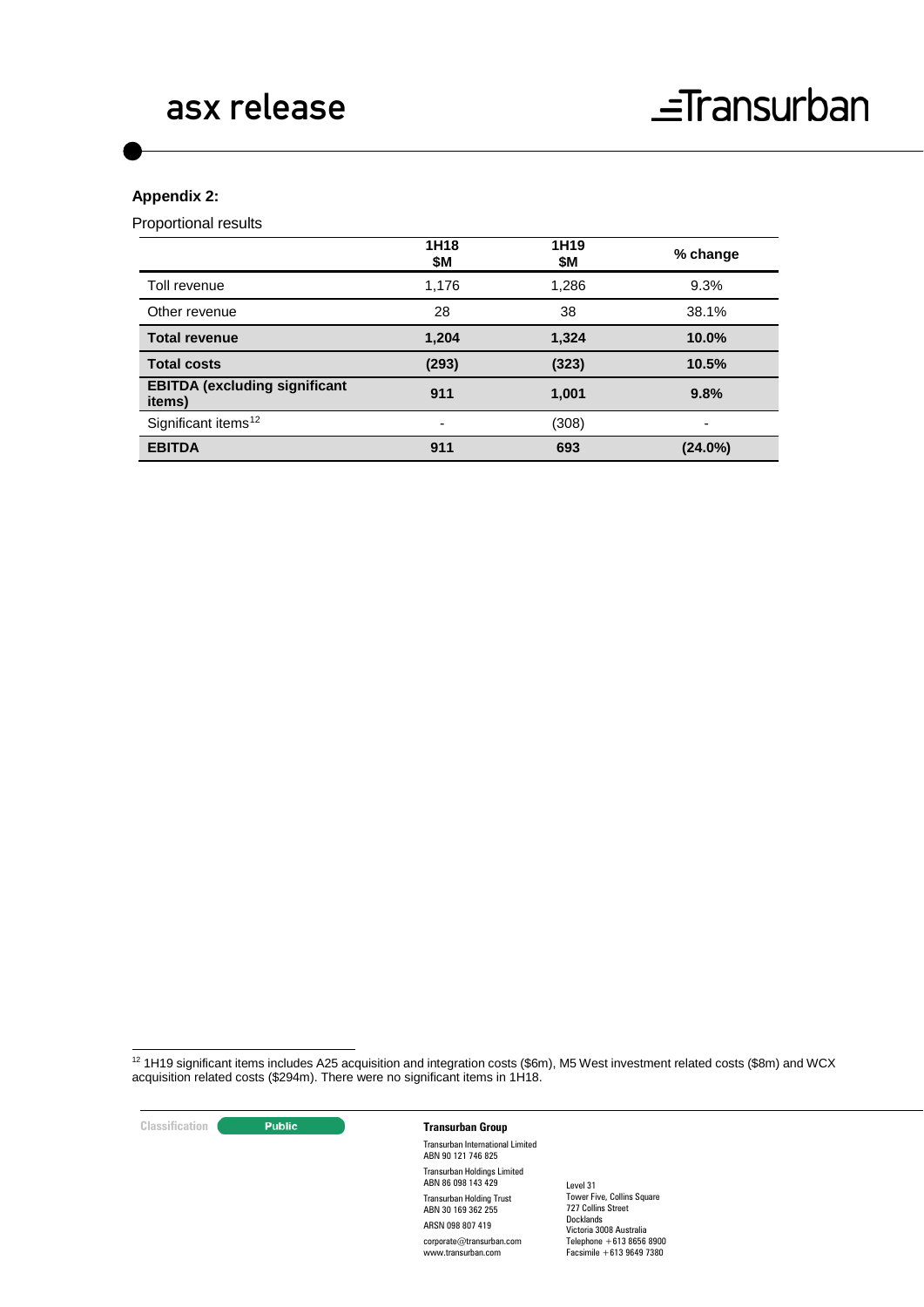#### **Appendix 3:**

Proportional results by segment (excluding significant items)

| 1H <sub>19</sub>                                          | Sydney | <b>Melbourne</b> | <b>Brisbane</b> | <b>North</b><br>America | Corporate<br>and other | <b>Total</b> |
|-----------------------------------------------------------|--------|------------------|-----------------|-------------------------|------------------------|--------------|
| Toll revenue (\$M)                                        | 513    | 409              | 204             | 160                     |                        | 1,286        |
| Other revenue (\$M)                                       | 14     | 12               | 4               | 7                       | 1                      | 38           |
| Total revenue (\$M)                                       | 527    | 421              | 208             | 167                     | 1                      | 1,324        |
| Total costs (\$M)                                         | (109)  | (59)             | (62)            | (65)                    | (28)                   | (323)        |
| <b>EBITDA</b> (excluding<br>significant items) (\$M)      | 418    | 362              | 146             | 102                     | (27)                   | 1,001        |
| Toll revenue growth                                       | 7.7%   | 5.6%             | 1.7%            | 42.9%                   |                        | 9.3%         |
| Traffic growth                                            | 2.1%   | 4.6%             | 0.3%            | 1.4%                    |                        | 2.7%         |
| EBITDA growth<br>(excluding significant<br><i>items</i> ) | 8.2%   | 5.4%             | 2.4%            | 53.1%                   |                        | 9.8%         |

### **Classification C Transurban Group**

Transurban International Limited ABN 90 121 746 825 Transurban Holdings Limited ABN 86 098 143 429 Transurban Holding Trust ABN 30 169 362 255 ARSN 098 807 419

corporate@transurban.com www.transurban.com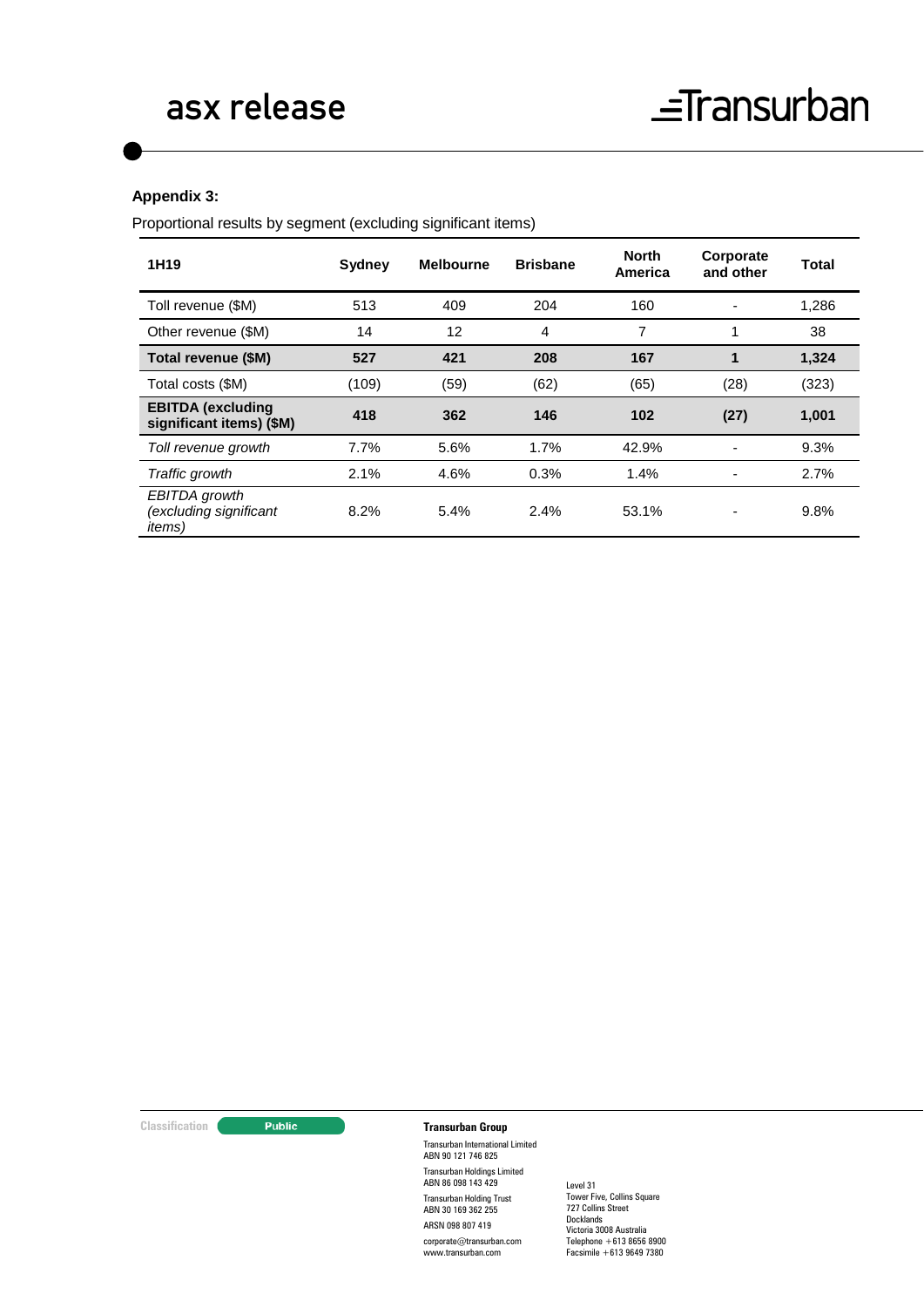#### **Appendix 4:**

Reconciliation of Statutory EBITDA to Proportional EBITDA

|                                                                                                   | 1H18<br>\$M | 1H <sub>19</sub><br>\$M |
|---------------------------------------------------------------------------------------------------|-------------|-------------------------|
| <b>Statutory EBITDA</b>                                                                           | 850         | 971                     |
| Less: EBITDA attributable to non-controlling interest – ED                                        | (14)        | (15)                    |
| Less: EBITDA attributable to non-controlling interest $-$ TQ                                      | (85)        | (88)                    |
| Less: EBITDA attributable to non-controlling interest - M5<br>West                                |             | (31)                    |
| Add: NWRG proportional EBITDA                                                                     | 94          | 94                      |
| Add: M5 West proportional EBITDA                                                                  | 66          | 29                      |
| Add: WCX proportional EBITDA                                                                      |             | 10                      |
| Less: Significant items incurred by equity accounted assets                                       |             | (291)                   |
| Add: Toll and other revenue on A25 concessional financial<br>asset recognised as financial income |             | 13                      |
| <b>Proportional EBITDA</b>                                                                        | 911         | 693                     |

#### **Classification Construction Transurban Group**

Transurban International Limited ABN 90 121 746 825 Transurban Holdings Limited ABN 86 098 143 429 Transurban Holding Trust ABN 30 169 362 255 ARSN 098 807 419

corporate@transurban.com www.transurban.com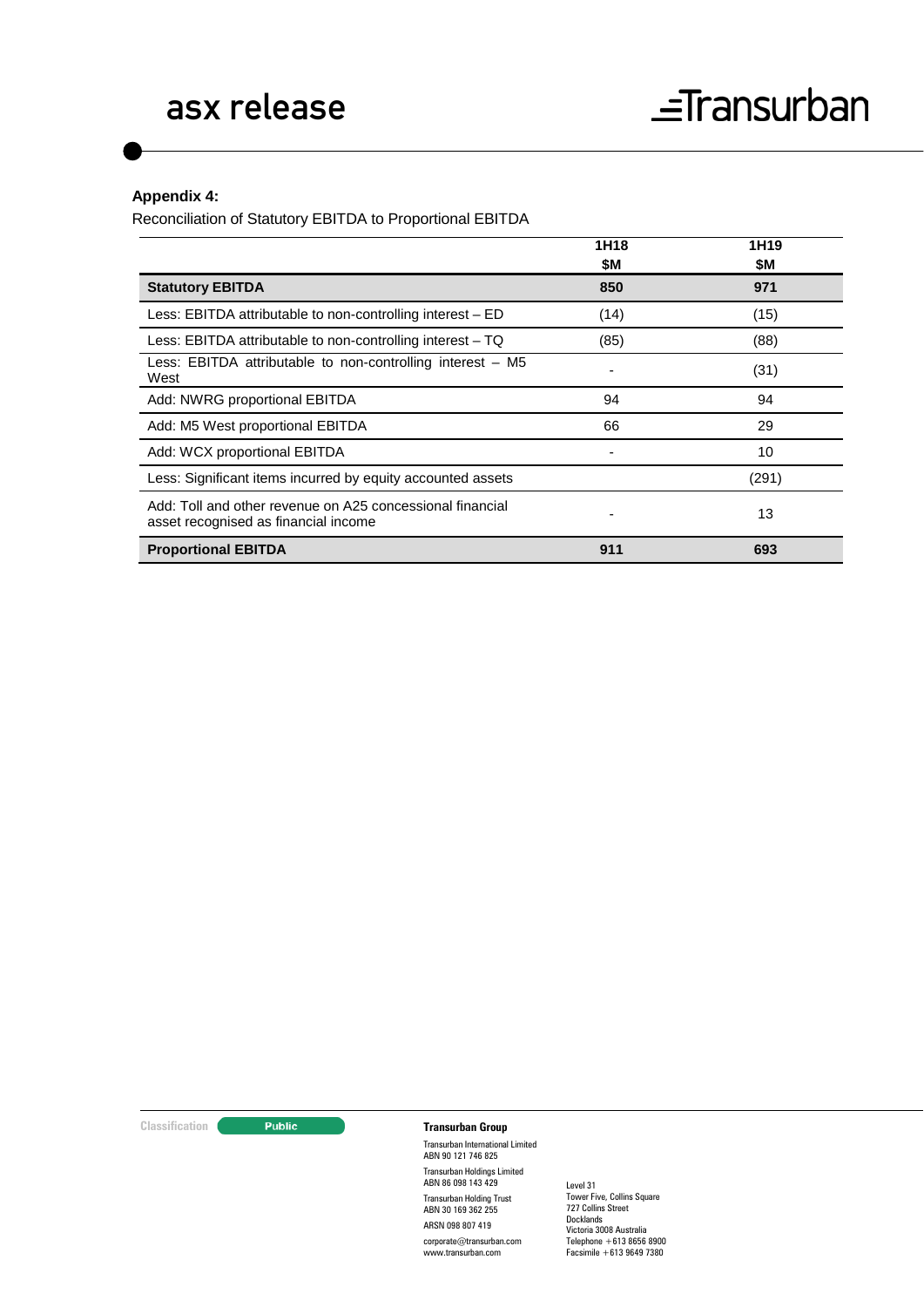#### **Appendix 5:**

Reconciliation of Statutory Cash Flow from operating activities to Free Cash

|                                                                                       | 1H18<br>\$M | 1H19<br>\$M |
|---------------------------------------------------------------------------------------|-------------|-------------|
| Cash flows from operating activities                                                  | 486         | 552         |
| Add back transaction and integration costs related to acquisitions                    |             | 17          |
| Add back payments for maintenance of intangible assets                                | 46          | 66          |
| Less debt amortisation of 100% owned assets                                           |             | (1)         |
| Less cash flow from operating activities from consolidated non-100% owned<br>entities | (176)       | (214)       |
| Less allowance for maintenance of intangible assets for 100% owned assets             | (24)        | (32)        |
| Adjust for distributions and interest received from non-100% owned entities           |             |             |
| ED distribution                                                                       | 30          | 27          |
| M5 West distribution and term loan note payments                                      | 80          | 69          |
| TQ distribution and shareholder loan note payments                                    | 75          | 73          |
| NorthWestern Roads Group distribution                                                 | 65          | 158         |
| Free cash                                                                             | 582         | 715         |

#### **Classification Construction Transurban Group**

Transurban International Limited ABN 90 121 746 825 Transurban Holdings Limited ABN 86 098 143 429 Transurban Holding Trust ABN 30 169 362 255 ARSN 098 807 419

corporate@transurban.com www.transurban.com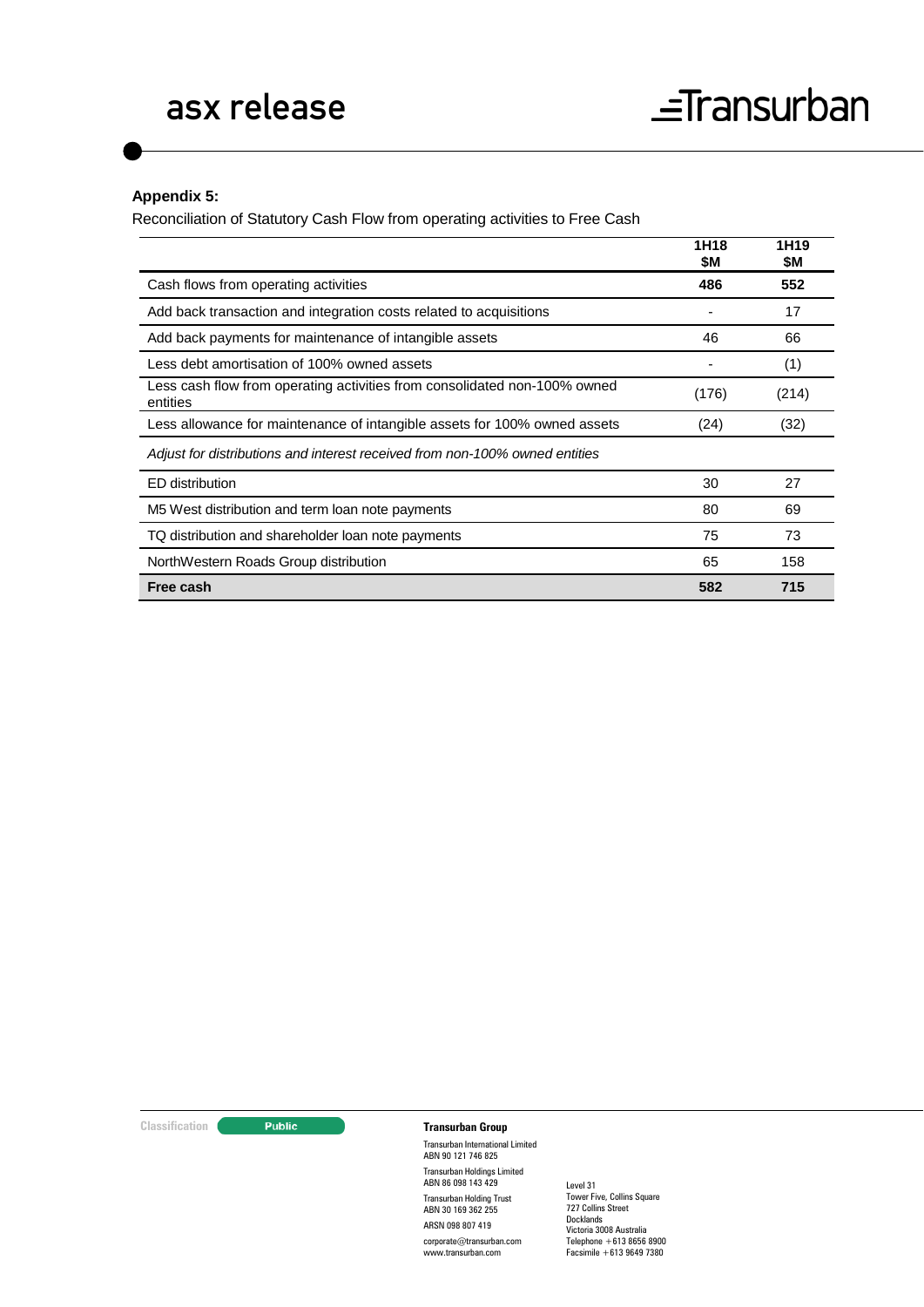### **Appendix 6:**

Traffic and revenue performance<sup>[13](#page-9-0)</sup>

| 1H <sub>19</sub> | <b>Proportional toll revenue (AUD)</b><br>% change | <b>ADT</b><br>% change |  |
|------------------|----------------------------------------------------|------------------------|--|
| Sydney           | 7.7%                                               | 2.1%                   |  |
| Melbourne        | 5.6%                                               | 4.6%                   |  |
| <b>Brisbane</b>  | 1.7%                                               | 0.3%                   |  |
| North America    | 42.9%                                              | 1.4%                   |  |

<span id="page-9-0"></span>13 All percentage changes are to the prior corresponding period and are calculated in AUD.

| Classification |  |  |  |
|----------------|--|--|--|
|                |  |  |  |

#### **Classification Transurban Group**

Transurban International Limited ABN 90 121 746 825 Transurban Holdings Limited ABN 86 098 143 429 Transurban Holding Trust ABN 30 169 362 255 ARSN 098 807 419 corporate@transurban.com www.transurban.com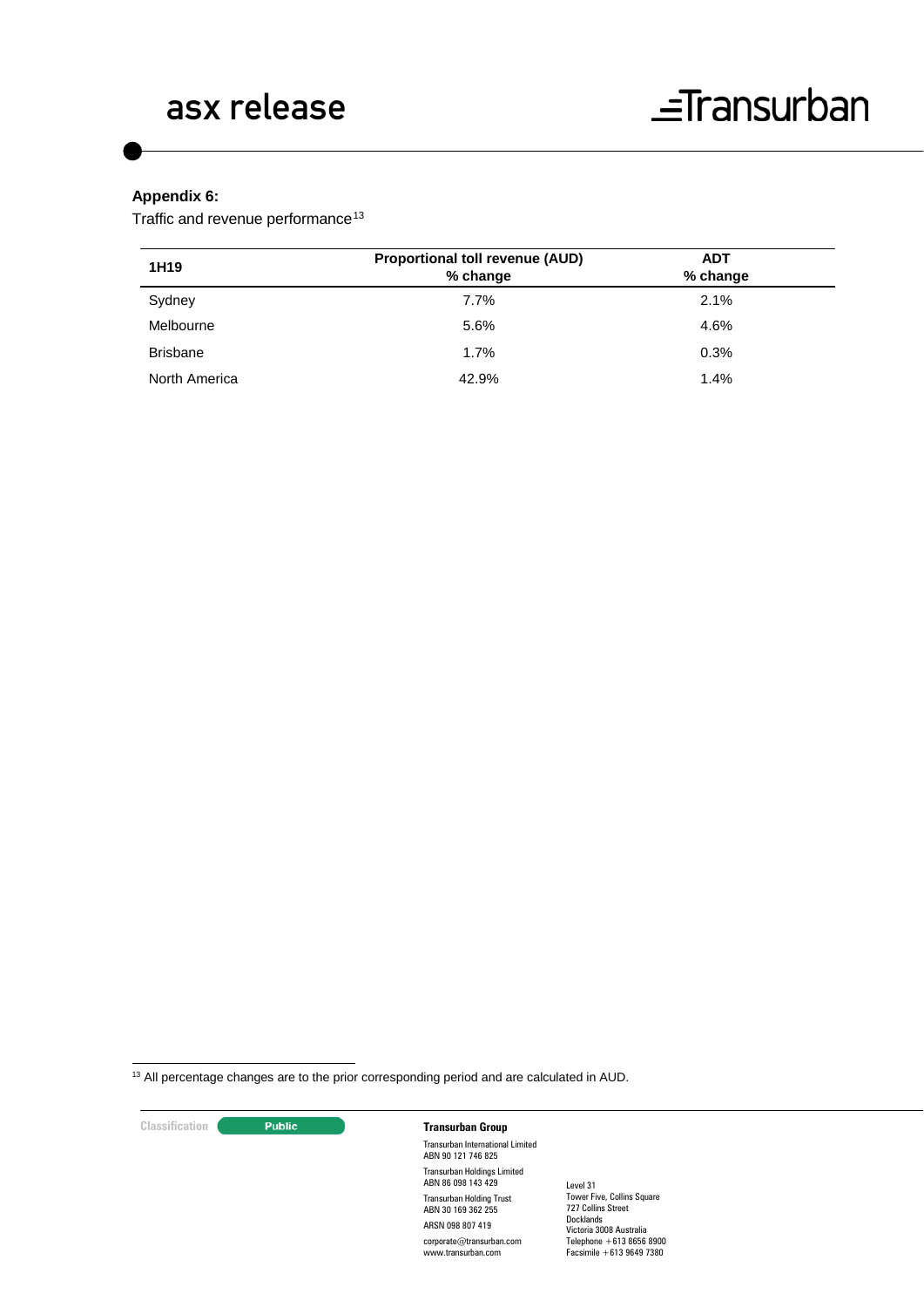#### **Appendix 7:**

Traffic and revenue data

| Asset                            | Ownership |                                                    | 1H18  | 1H19  | %<br>change |
|----------------------------------|-----------|----------------------------------------------------|-------|-------|-------------|
|                                  |           | <b>Total Toll Revenue</b><br>(\$AUDm) (net of GST) | \$152 | \$157 | 4.0%        |
| Hills M <sub>2</sub>             | 100%      | <b>Average Daily Trips</b><br>(000)                | 133   | 137   | 3.4%        |
|                                  |           |                                                    |       |       |             |
| Lane Cove                        | 100%      | <b>Total Toll Revenue</b><br>(\$AUDm) (net of GST) | \$50  | \$52  | 3.5%        |
| Tunnel/ MRE                      |           | <b>Average Daily Trips</b><br>(000)                | 92    | 94    | 2.9%        |
|                                  |           |                                                    |       |       |             |
| Cross City Tunnel                | 100%      | <b>Total Toll Revenue</b><br>(\$AUDm) (net of GST) | \$34  | \$34  | 0.9%        |
|                                  |           | <b>Average Daily Trips</b><br>(000)                | 39    | 39    | 0.5%        |
|                                  |           |                                                    |       |       |             |
| M1 Eastern<br><b>Distributor</b> | 75.1%     | <b>Total Toll Revenue</b><br>(\$AUDm) (net of GST) | \$74  | \$76  | 3.1%        |
|                                  |           | <b>Average Daily Trips</b><br>(000)                | 59    | 59    | 0.3%        |
|                                  |           |                                                    |       |       |             |
| M5 West<br>Motorway              | 65.38%14  | <b>Total Toll Revenue</b><br>(\$AUDm) (net of GST) | \$144 | \$152 | 5.1%        |
|                                  |           | <b>Average Daily Trips</b><br>(000)                | 155   | 159   | 2.4%        |
|                                  |           |                                                    |       |       |             |
|                                  |           | <b>Total Toll Revenue</b><br>(\$AUDm) (net of GST) | \$223 | \$223 | 0.2%        |
| Westlink M715                    | 50%       | <b>Average Daily Trips</b><br>(000)                | 189   | 193   | 2.0%        |

<span id="page-10-1"></span>

**Classification Transurban Group** 

Transurban International Limited ABN 90 121 746 825 Transurban Holdings Limited ABN 86 098 143 429 Transurban Holding Trust ABN 30 169 362 255 ARSN 098 807 419 corporate@transurban.com www.transurban.com

<span id="page-10-0"></span> <sup>14</sup> Transurban reached financial close on acquiring additional equity interests of 8.24% and 7.14% in the M5 West Motorway on 18 September 2018 and 3 December 2018 respectively, takings its total equity interest to 65.38%. <sup>15</sup> Average tolled trip length was 12.8 kilometres for 1H19 on Westlink M7.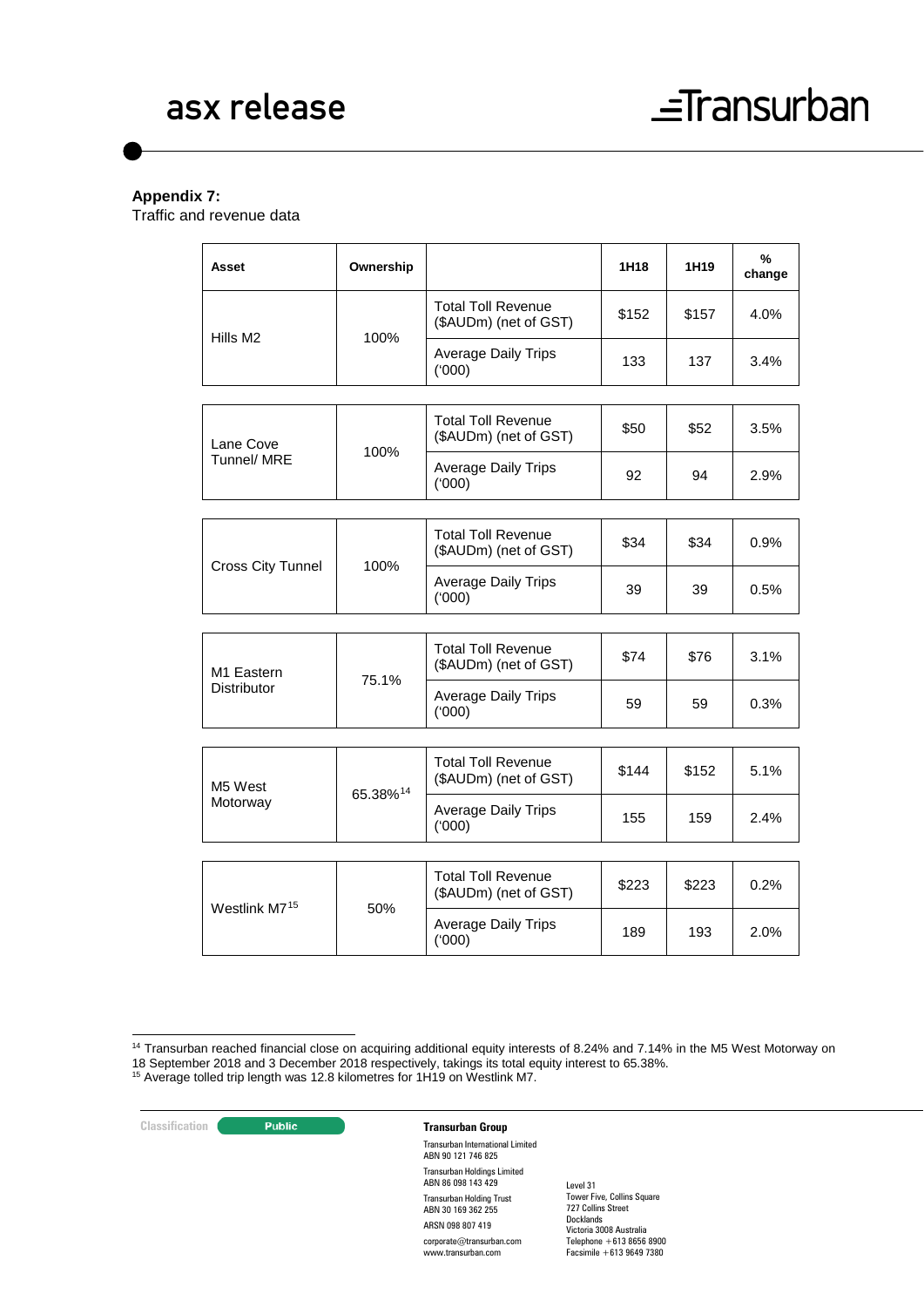| Asset          | Ownership |                                                    | 1H18  | 1H19  | %<br>change |
|----------------|-----------|----------------------------------------------------|-------|-------|-------------|
|                |           | <b>Total Toll Revenue</b><br>(\$AUDm) (net of GST) | N/A   | \$54  | N/A         |
| M416           | 25.5%     | <b>Average Daily Trips</b><br>(000)                | 137   | 139   | 1.5%        |
|                |           |                                                    |       |       |             |
|                | 100%      | <b>Total Toll Revenue</b><br>(\$AUDm) (net of GST) | \$388 | \$409 | 5.6%        |
| CityLink       |           | <b>Average Daily</b><br>Transactions ('000)        | 820   | 858   | 4.6%        |
|                |           |                                                    |       |       |             |
| Gateway        |           | <b>Total Toll Revenue</b><br>(\$AUDm) (net of GST) | \$112 | \$113 | 1.4%        |
| Motorway       | 62.5%     | <b>Average Daily Trips</b><br>(000)                | 118   | 118   | 0.4%        |
|                |           |                                                    |       |       |             |
|                | 62.5%     | <b>Total Toll Revenue</b><br>(\$AUDm) (net of GST) | \$95  | \$94  | (1.5%)      |
| Logan Motorway |           | <b>Average Daily Trips</b><br>(000)                | 171   | 167   | (2.5%)      |
|                |           |                                                    |       |       |             |
|                | 62.5%     | <b>Total Toll Revenue</b><br>(\$AUDm) (net of GST) | \$61  | \$63  | 4.0%        |
| AirportlinkM7  |           | <b>Average Daily Trips</b><br>(000)                | 61    | 64    | 4.8%        |
|                |           |                                                    |       |       |             |
|                |           | <b>Total Toll Revenue</b><br>(\$AUDm) (net of GST) | \$27  | \$29  | 5.6%        |
| Clem7          | 62.5%     | <b>Average Daily Trips</b><br>(000)                | 28    | 29    | 2.4%        |
|                |           |                                                    |       |       |             |
|                |           | <b>Total Toll Revenue</b><br>(\$AUDm) (net of GST) | \$19  | \$21  | 10.0%       |
| Legacy Way     | 62.5%     | <b>Average Daily Trips</b><br>(000)                | 19    | 21    | 7.0%        |
|                |           |                                                    |       |       |             |

<span id="page-11-0"></span> 16 Average tolled trip length was 5.6 kilometres for 1H19 on M4. Transurban acquired M4 on 27 September 2018. Toll revenue data prior to Transurban ownership is not included. 1H18 ADT is from the tolling recommencement date of 15 August 2017 to 31 December 2017 and includes numbers prior to Transurban ownership for comparison purposes.

#### **Classification Transurban Group**

Transurban International Limited ABN 90 121 746 825 Transurban Holdings Limited ABN 86 098 143 429 Transurban Holding Trust ABN 30 169 362 255 ARSN 098 807 419

corporate@transurban.com www.transurban.com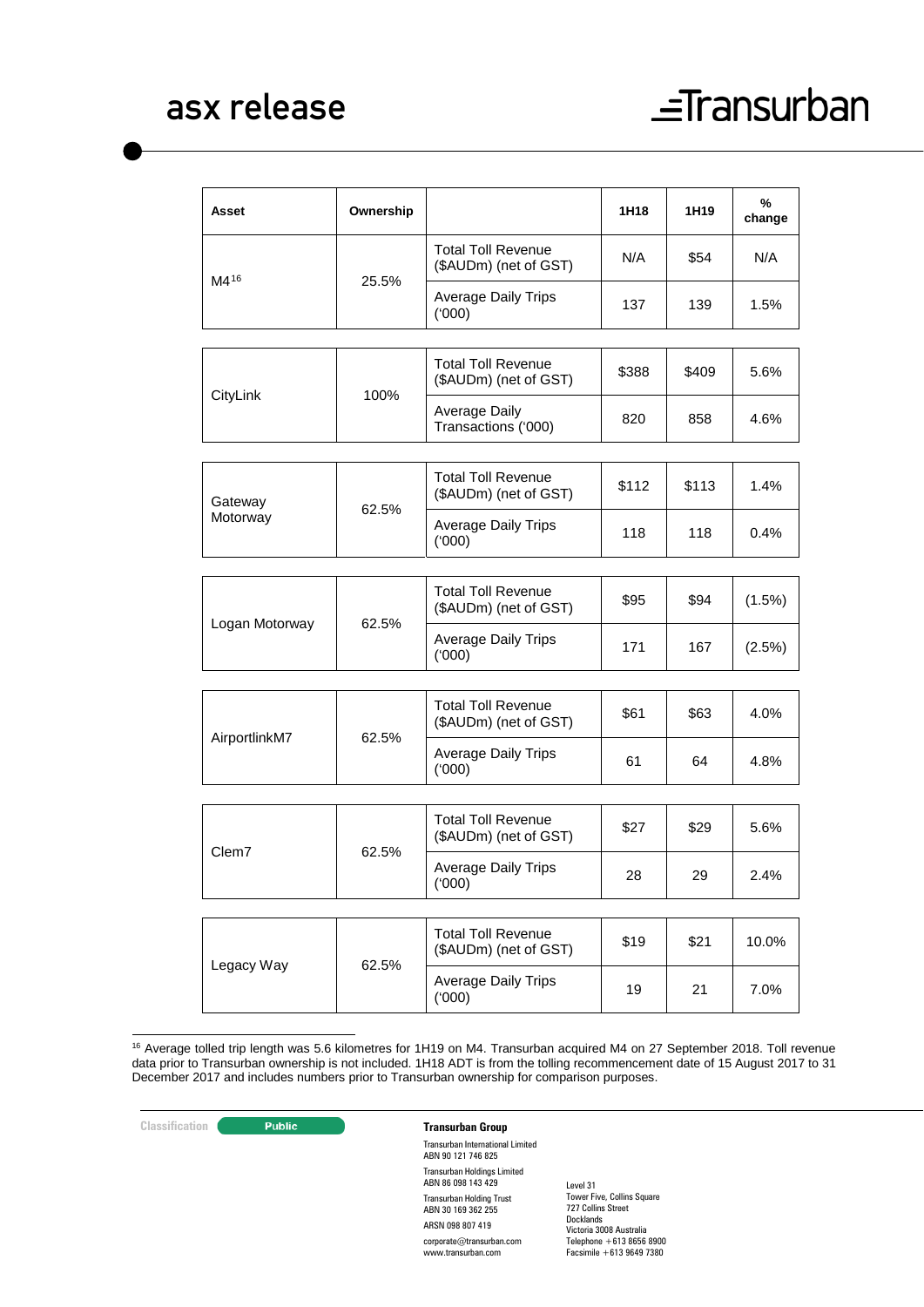| Asset                | Ownership |                                                    | 1H18 | 1H <sub>19</sub> | $\frac{9}{6}$<br>change |
|----------------------|-----------|----------------------------------------------------|------|------------------|-------------------------|
|                      |           |                                                    |      |                  |                         |
| Go Between           | 62.5%     | <b>Total Toll Revenue</b><br>(\$AUDm) (net of GST) | \$6  | \$7              | 1.6%                    |
| <b>Bridge</b>        |           | Average Daily Trips<br>(000)                       | 11   | 11               | (0.2%)                  |
|                      |           |                                                    |      |                  |                         |
| 95 Express Lanes     | 100%      | <b>Total Toll Revenue</b><br>(\$USDm)              | \$47 | \$51             | 10.0%                   |
|                      |           | <b>Average Daily Trips</b><br>(000)                | 50   | 50               | 0.1%                    |
|                      |           |                                                    |      |                  |                         |
| 495 Express<br>Lanes | 100%      | <b>Total Toll Revenue</b><br>(\$USDm)              | \$40 | \$40             | (0.3%)                  |
|                      |           | <b>Average Daily Trips</b><br>(000)                | 47   | 46               | (1.5%)                  |
|                      |           |                                                    |      |                  |                         |
| $A25^{17}$           | 100%      | <b>Total Toll Revenue</b><br>$(\$CADm)$            | N/A  | \$32             | N/A                     |
|                      |           | <b>Average Daily Trips</b><br>(000)                | 48   | 51               | 5.8%                    |

<span id="page-12-0"></span><sup>17</sup> Transurban acquired A25 on 5 June 2018. Toll revenue data prior to Transurban ownership is not included. 1H18 ADT includes numbers prior to Transurban ownership and is shown for comparison purposes.

**Classification Construction Transurban Group** 

Transurban International Limited ABN 90 121 746 825 Transurban Holdings Limited ABN 86 098 143 429 Transurban Holding Trust ABN 30 169 362 255 ARSN 098 807 419 corporate@transurban.com www.transurban.com